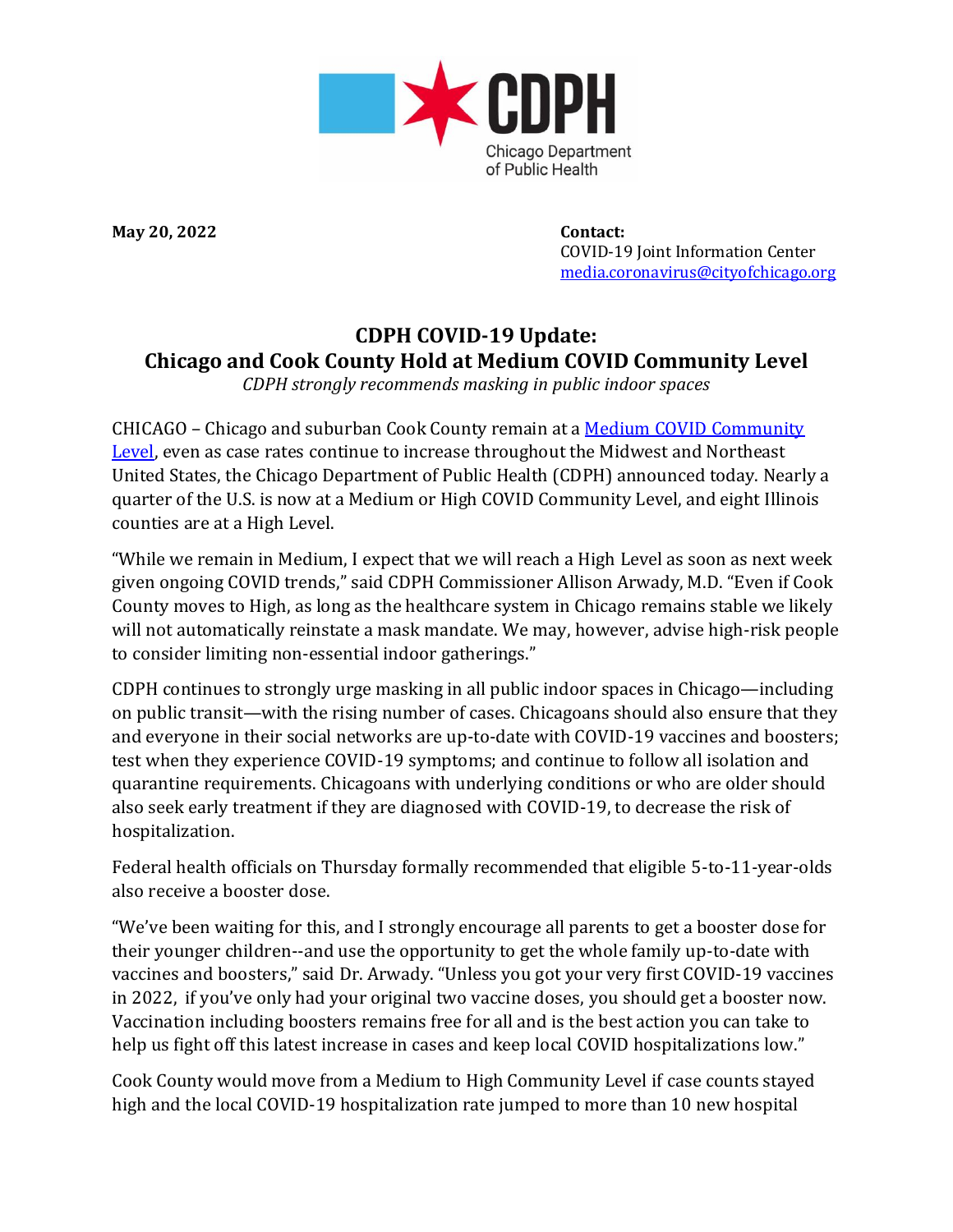admissions per 100,000 population per week. The CDC's measurement of Cook County's hospitalization data for Community Levels reflects the burden on the whole federally defined Health Service Area, which includes Cook, Lake, DuPage, and McHenry Counties.

If hospitals in Chicago remain in good control, CDPH wouldn't reinstate a mask mandate even as the region moved to High. However, that could change if the local health system started to experience that same pressure.

"Even with rising case rates, vaccinated Chicagoans should not let fear of COVID-19 keep them from their favorite summer activities, like going to a Cubs or Sox game, or going to the Grant Park Music Festival, or any of our great street fairs, or block parties," said Arwady. "Enjoy yourselves this summer, but do so wisely. Make sure you and the people you'll be with are fully vaccinated, including booster shots. Gather outdoors when you can. Keep your masks on hand in case you're in situations where you wind up in crowded indoor spaces."

On Thursday, the CDC expanded eligibility of a "booster" (third) dose to 5-to-11-year-olds who received a Pfizer COVID-19 vaccine (the only vaccine available to those under age 18). Pfizer boosters should be received at least five months after completing an initial COVID-19 vaccine series. CDPH supports these decisions and encourages all eligible Chicagoans, age 5 and up, to get their booster dose now – no matter the type of COVID-19 vaccine they originally received. The CDC recommends either of the mRNA vaccines (Pfizer-BioNTech or Moderna) as the booster dose. Adults 50 years and older, as well as moderately or severely immunocompromised individuals, may receive a second mRNA booster. Find more information about boosters on [CDPH's website](https://www.chicago.gov/city/en/sites/covid19-vaccine/home/boosters.html).

While 76% of Chicagoans age 12 and up have completed their primary COVID-19 vaccine series, just 42% have also had the recommended vaccine booster—despite recommendations that everyone age 12 and over receive a booster five months after completing the primary vaccine series. People age 50 and over are also eligible for a second booster, but even among Chicagoans age 65 and older, just 58% have had even one booster.

Chicago continues to offer free Pfizer vaccines, including first and second boosters, to *all*  Chicagoans through *Protect Chicago At Home.* Schedule an appointment at your home, on your schedule (including evenings and weekends) through [chicago.gov/athome](https://www.chicago.gov/city/en/sites/covid19-vaccine/home/in-home-vaccination-program.html) or by calling 312-746-4835.

The U.S. Centers for Disease Control and Prevention (CDC) determines COVID-19 Community Levels as Low, Medium, or High, based on the number of new local COVID-19 cases, COVID-19 hospital admissions, and COVID-19 hospital capacity in the prior week. Cook County (combining Chicago and suburban Cook data) counted 338 COVID-19 cases per 100,000 residents over the past seven days. Last week that number was 259.

Visit [chi.gov/coviddash](https://www.chicago.gov/city/en/sites/covid-19/home/covid-dashboard.html) for the Chicago COVID-19 daily data dashboard. When the CDC updates its COVID-19 Community Levels national map each week (typically on Thursday evenings), City of Chicago and suburban Cook County data are combined into one weekly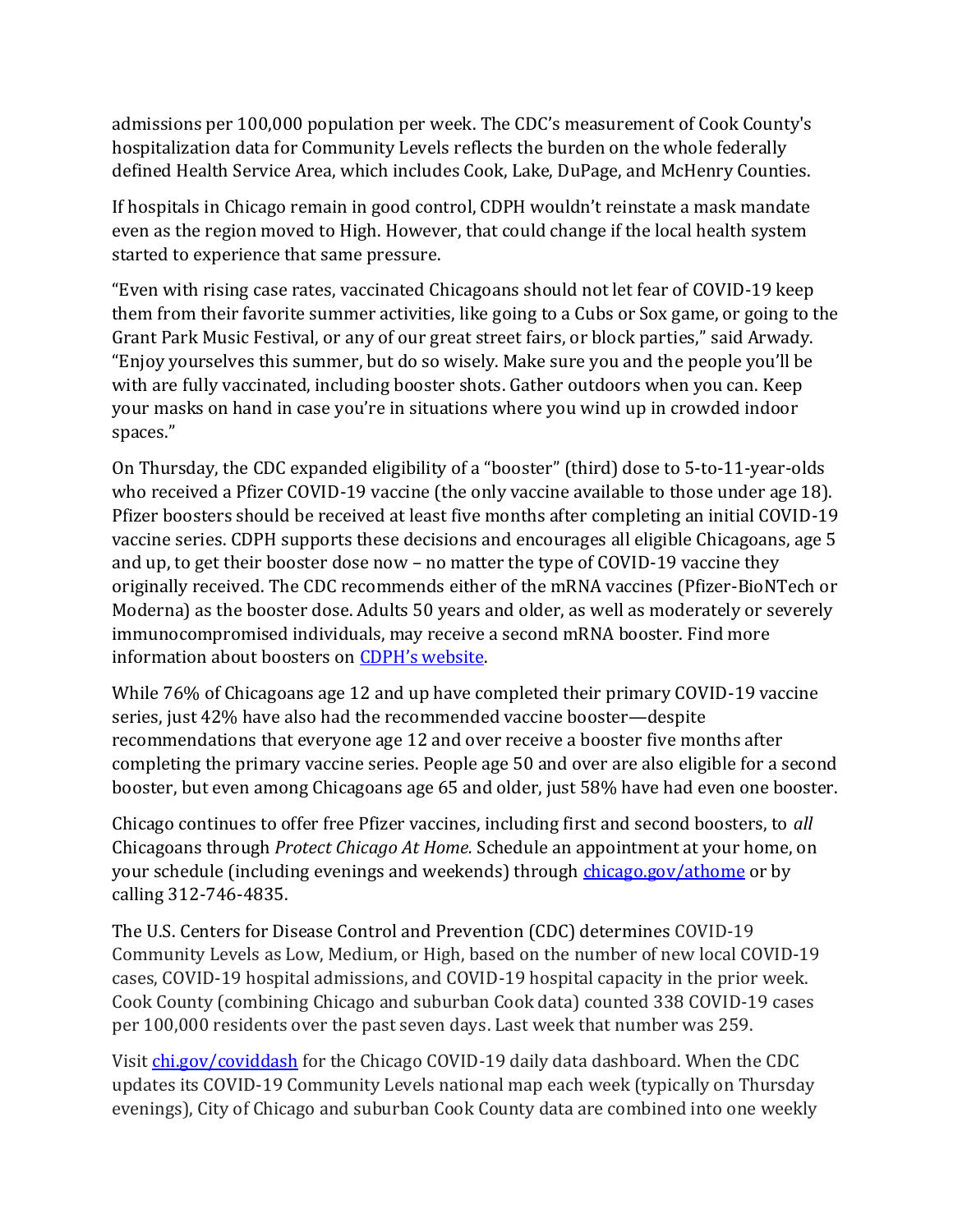case metric for Cook County. Hospitalization data, in contrast, reflect burden on the whole federally defined Health Service Area, which includes hospitals in Cook, Lake, DuPage, and McHenry counties. CDPH continues to track and report COVID-19 hospital burden specifically for Chicago hospitals every day on its dashboard and uses this local hospital data to make mitigation decisions.

Chicago Public Schools is encouraging indoor masking and the CTA is encouraging riders to wear masks on buses and trains. Free masks are available on buses and at rail stations and in school settings across Chicago. Individual businesses or settings may enact their own mask or vaccination requirements, and patrons of those businesses should respect and adhere to such requirements.

According to the CDC, 24.2 percent – or 780 – of the 3,220 counties in the U.S. and Puerto Rico are now at Medium or High COVID-19 Community Levels. That is a 31.5 percent increase from last week.

In Illinois, 47 of the state's 102 counties are now at a Medium or High Community Level. Currently eight counties in Illinois are at a High Level, where there were none last week. Cook County is one of 39 Illinois counties at a Medium Level – up from 23 last week and 14 two weeks ago. Though the number of counties at Medium or High Community Levels continues to increase, the great majority of communities at these levels are in the Northeast, New England, and parts of the upper Midwest, Michigan, Minnesota, and Wisconsin. Most of Indiana, Missouri, and Ohio remain in the Low level.

| <b>Community Level</b> | <b>Number of Counties</b> | <b>Percent of</b><br><b>Counties</b> | % Change from<br><b>Prior Week</b> |
|------------------------|---------------------------|--------------------------------------|------------------------------------|
| High                   | 297 (137 last week)       | 9.21%                                | 4.96%                              |
| Medium                 | 483 (456 last week)       | 14.98%                               | 0.83%                              |
| Low                    | 2444 (2630 last week)     | 75.81%                               | $-5.79\%$                          |

| <b>COVID-19 Community Levels in U.S. by County</b> |  |  |  |
|----------------------------------------------------|--|--|--|
|----------------------------------------------------|--|--|--|

ALL travelers should check the CDC [map](https://covid.cdc.gov/covid-data-tracker/#county-view?list_select_state=all_states&list_select_county=all_counties&data-type=) so they know whether the areas they are traveling to are at a Low, Medium, or High COVID-19 Community Level. Anyone traveling to a part of the country at Medium or High Level is urged to take appropriate precautions.

- If areas are **Low Level (green)**, no additional action must be taken. Continue to follow standard guidance related to travel and up-to-date vaccination.
- If the areas are **Medium Level (yellow)**, CDPH recommends individuals wear a mask in indoor public places.
- If the areas are **High Level (orange)**:
	- o Wear a mask in indoor public places.